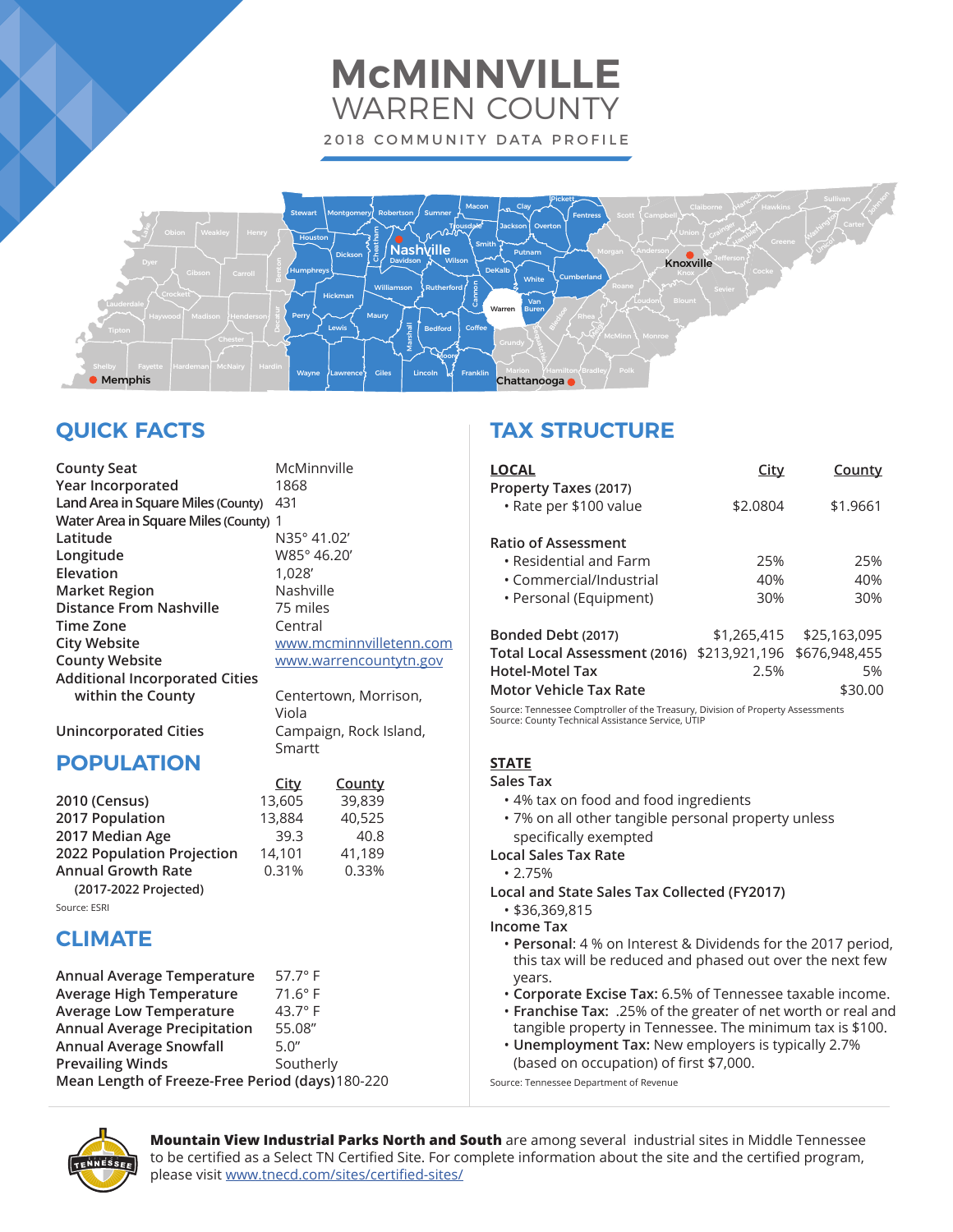# **EDUCATION**

| <b>District Name</b>                        | <b>Warren County</b> |
|---------------------------------------------|----------------------|
| Type of Public School System                | County               |
| <b>District Grades Served</b>               | $Pre-K-12$           |
| Number of Schools                           | 11                   |
| <b>Number of Teachers</b>                   | 503                  |
| <b>Number of Administrators</b>             | 34                   |
| <b>Total Number of Students</b>             | 6,684                |
| <b>GRADES</b>                               |                      |
| Pre-K-8                                     | 3,823                |
| 6-8                                         | 843                  |
| $9 - 12$                                    | 1,996                |
| <b>Alternative Academy</b>                  | 22                   |
| Number of High School Graduates (2016-17)   | 491                  |
| <b>Graduation Rate</b>                      | 94.2%                |
| <b>Educational Attainment with a Degree</b> | 20.1%                |
| (Adults Age 25-64)                          |                      |
| Source: Tennessee Department of Education   |                      |

### **REGIONAL HIGHER EDUCATIONAL INSTITUTIONS**

#### **Graduates 2015-2016**

|                                               | • TN College of Applied Technology | McMinnville | 316 |
|-----------------------------------------------|------------------------------------|-------------|-----|
|                                               | • Motlow State Community College   | McMinnville | 852 |
| Source: Tennessee Higher Education Commission |                                    |             |     |

#### **FastTrack Job Training**

**Assistance Program Available** Yes

Source: Tennessee Department of Economic and Community Development

# **GOVERNMENT**

#### **GOVERNING BODY**

| City   | Municipal with Mayor and Aldermen         |
|--------|-------------------------------------------|
|        | Meets 2nd & 4th Tuesday at 7:00 p.m.      |
|        | City Hall                                 |
| County | <b>Executive and County Commissioners</b> |
|        | Meets 3rd Monday at 6:30 p.m.             |
|        | City Hall                                 |

#### **Fire Department**

| · Full-time fire fighters in city<br>• City volunteers<br>· Full-time fire fighters in county<br>• County volunteers<br>$\cdot$ Fire stations in city<br>• City fire trucks<br>• Fire stations in county |                                       | 32<br>O<br>O<br>100<br>2<br>4<br>7 |                       |
|----------------------------------------------------------------------------------------------------------------------------------------------------------------------------------------------------------|---------------------------------------|------------------------------------|-----------------------|
| • County fire trucks<br>Law Enforcement<br>. Full-time police officers in city<br>• Full-time police officers in county & sheriff<br>• City patrol cars<br>• County patrol cars                          |                                       | 36<br>51<br>40<br>55               |                       |
| <b>Insurance Rating</b><br><b>Zoning Regulations</b><br><b>Planning Commission</b><br>Industrial Development Corp.                                                                                       | <b>City</b><br>3<br>Yes<br>Yes<br>Yes | <b>County</b>                      | 9<br>No<br>Yes<br>Yes |

# **TRANSPORTATION**

#### **AIR SERVICE**

| <b>Warren County Memorial</b>   |
|---------------------------------|
| <b>RNC</b>                      |
| 5 miles                         |
| 5,000 feet                      |
| Asphalt                         |
| MIRL/PAPI                       |
| 100LL/Jet A                     |
| Major                           |
| Hangar, Tie Down                |
| Taxi, Rental and Courtesy Car   |
| Nashville International Airport |
| BNA                             |
| 70 miles                        |
|                                 |

BNA serves 440 flights daily in more than 50 nonstop markets. BNA is served by 14 airlines, including international carriers Air Canada, WestJet and soon British Airways. Starting May 2018, British Airways will fly nonstop between Nashville and London Heathrow.

#### **HIGHWAYS**

U.S. Highways 70S State Highways 55, 8, 30, 56, 108<br>Nearest Interstate 55, 8, 30, 56, 108

#### **COMMON CARRIERS**

| Air Freight Companies      | None |
|----------------------------|------|
| Motor Freight Companies    | 8    |
| <b>Terminal Facilities</b> | 3    |
| <b>Bus Services</b>        |      |
| Inter-City                 | No   |
| Local                      | No   |
| Carrier Service            | Yes  |

#### **RAILROADS SERVED BY**

Caney Fork & Western Railroad CSX Transportation Railroad

#### **NAVIGABLE WATERWAYS**

| Tennessee   |
|-------------|
| 9 feet      |
| Chattanooga |
| 67          |
|             |

# **COMMUNICATIONS**<br>Newspapers

**Radio Stations** 5 local **Television Networks** 5 **Cable Service Available** Yes **Channels** 181<br>**Provider** Cha

**Internet Service Available** Yes **Provider** Charter Communications,

**Fiber Optics Available** 



23 miles to I-24; 33 miles to I-40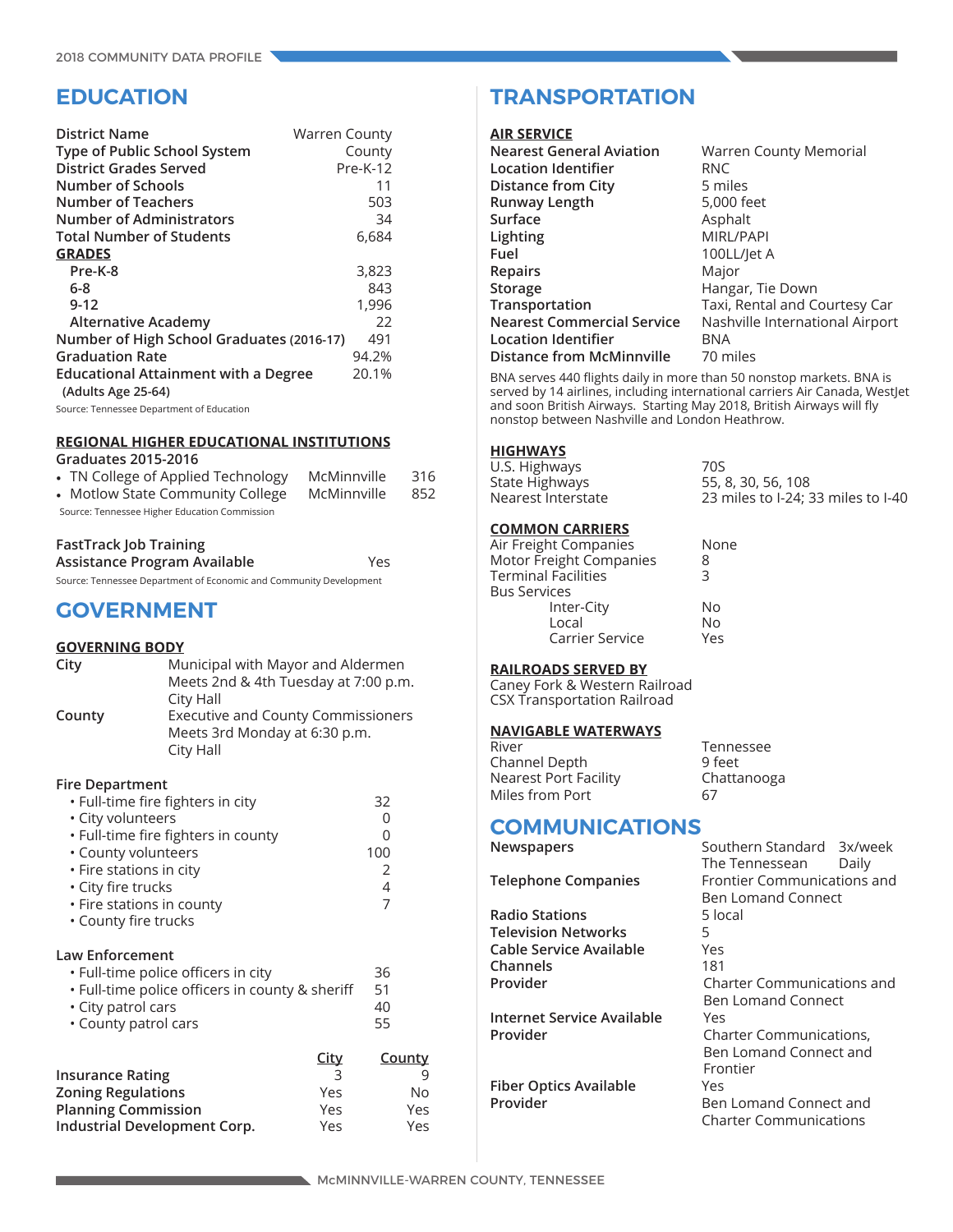| <b>Health Care</b>             |              |   | Recreation                                                                               |                |
|--------------------------------|--------------|---|------------------------------------------------------------------------------------------|----------------|
| Doctors                        | 59           |   | Libraries<br>Parks                                                                       | 1<br>9         |
| Dentists                       | 10           |   | <b>Golf Courses</b>                                                                      | 1              |
| Hospitals                      |              | 1 | (Public & Private)                                                                       |                |
| <b>Beds</b>                    | 125          |   | Swimming Pools<br>(Public & Private)                                                     | $\overline{2}$ |
| Clinics                        | 4 (walk-ins) |   | Country Clubs                                                                            | 1              |
| <b>Nursing Homes</b>           |              | 3 | <b>Theaters</b><br><b>Bowling Alleys</b>                                                 | 2<br>1         |
| <b>Retirement Homes</b>        |              | 1 | <b>Skating Rinks</b>                                                                     | 1              |
| Residential Care/              |              |   | <b>Volleyball Courts</b>                                                                 | 3              |
| <b>Assisted Living</b>         |              | 4 | <b>Hotels &amp; Motels</b>                                                               | 4              |
| <b>Religious Organizations</b> |              |   | Rooms                                                                                    | 220            |
|                                |              |   | <b>Bed &amp; Breakfasts</b>                                                              | $\overline{2}$ |
| Protestant                     | 150          |   |                                                                                          |                |
| Catholic                       |              | 1 | <u>Largest Meeting Room</u><br>Capacity                                                  | 1,400          |
| Jehovah's Witness              |              | 1 |                                                                                          |                |
| Seventh Day Adventist          |              | 1 | <b>Restaurants</b>                                                                       | 52             |
| Latter Day Saints              |              | 1 | Other                                                                                    |                |
| Other                          |              |   | Ball fields, museum, soccer<br>field, greenway, tennis courts,<br>gymnasium, racquetball |                |
| Day Care Centers               | 15           |   | courts, kayaking.                                                                        |                |
| Day Care Homes                 |              | 0 | Civic Center: Banguet seating<br>for 1,400, bleachers will seat<br>7,000                 |                |

# **FINANCIAL INSTITUTIONS**

| <b>Commercial Banks</b>                            |    |                                                                                        |
|----------------------------------------------------|----|----------------------------------------------------------------------------------------|
| Savings Institutions                               | 0  |                                                                                        |
| Credit Unions                                      |    |                                                                                        |
| Total # of Institutions                            | 8  |                                                                                        |
| Total # of Branches                                | 20 |                                                                                        |
| Countywide Combined Deposits \$846,399,000         |    |                                                                                        |
| (Deposits for June 30, 2017)                       |    |                                                                                        |
| *Credit Unions NOT calculated in Combined Deposits |    |                                                                                        |
|                                                    |    | Source: Federal Deposit Insurance Corporation and National Credit Union Administration |

# **INDUSTRIAL SUPPORT SERVICES**

| Service                  | Location     | Distance (Miles) |
|--------------------------|--------------|------------------|
| Tool & Die               | Local        |                  |
| <b>Heat Treating</b>     | Murfreesboro | 50               |
| Foundry                  | Local        |                  |
| Heavy Hardware           | Nashville    | 75               |
| Sheet Metal              | Local        |                  |
| Lubricants               | Local        |                  |
| <b>Welding Supplies</b>  | Local        |                  |
| Abrasives                |              |                  |
| <b>Material Handling</b> | Local        |                  |

# **COMMUNITY FACILITIES SELECTED ECONOMIC INDICATORS**

### **2016 ANNUAL AVERAGES**

| <u> Labor Force</u>  | County | Labor Market Area* |
|----------------------|--------|--------------------|
| Civilian Labor Force | 17.790 | 80,420             |
| Employment           | 16,930 | 76,260             |
| Unemployment         | 860    | 4.160              |
| Unemployment Rate    | 4.9%   | 5.5%               |

\* Labor Market Area is defined as Cannon, Coffee, DeKalb, Grundy, Sequatchie, Van Buren, **Warren** and White Counties in Tennessee.

### **2017 EMPLOYED POPULATION (AGE 16+) BY INDUSTRY**

| Agriculture/Mining            | 4.1%  |
|-------------------------------|-------|
| Construction                  | 5.0%  |
| Manufacturing                 | 26.1% |
| Wholesale Trade               | 2.3%  |
| Retail Trade                  | 12.7% |
| Transportation/Utilities      | 6.1%  |
| Information                   | 1.5%  |
| Finance/Insurance/Real Estate | 3.7%  |
| Services                      | 35.2% |
| Public Administration         | 3.3%  |
| Source: ESRI                  |       |

#### **MANUFACTURING IN AREA (Annual Averages 2016)**

| Number of Units      | 63    |
|----------------------|-------|
| Ann. Avg. Employment | 4.491 |

Source: Tennessee Department of Labor and Workforce Development

### **PER CAPITA PERSONAL INCOME**

| Year         | 2017     |
|--------------|----------|
| Amount       | \$20,560 |
| Source: ESRI |          |

#### **MEDIAN HOUSEHOLD INCOME**

| Year         | 2017     |
|--------------|----------|
| Amount       | \$36,288 |
| Source: ESRI |          |

### **AVERAGE HOME SALES**

| Year                                         | 2016      |  |
|----------------------------------------------|-----------|--|
| Number of Homes Sold                         | 390       |  |
| Average Cost                                 | \$117,594 |  |
| Source: Tennessee Housing Development Agency |           |  |

#### **RETAIL SALES**

| Year                                    | 2016          |  |
|-----------------------------------------|---------------|--|
| Amount                                  | \$428,780,909 |  |
| Source: Tennessee Department of Revenue |               |  |

## **NATURAL RESOURCES**

**Minerals:** Crushed stone **Timber:** Hardwood

## **AGRICULTURAL**

**Crops:** Hay, soybeans, corn, wheat, and nursery crops **Livestock:** Cattle and equine